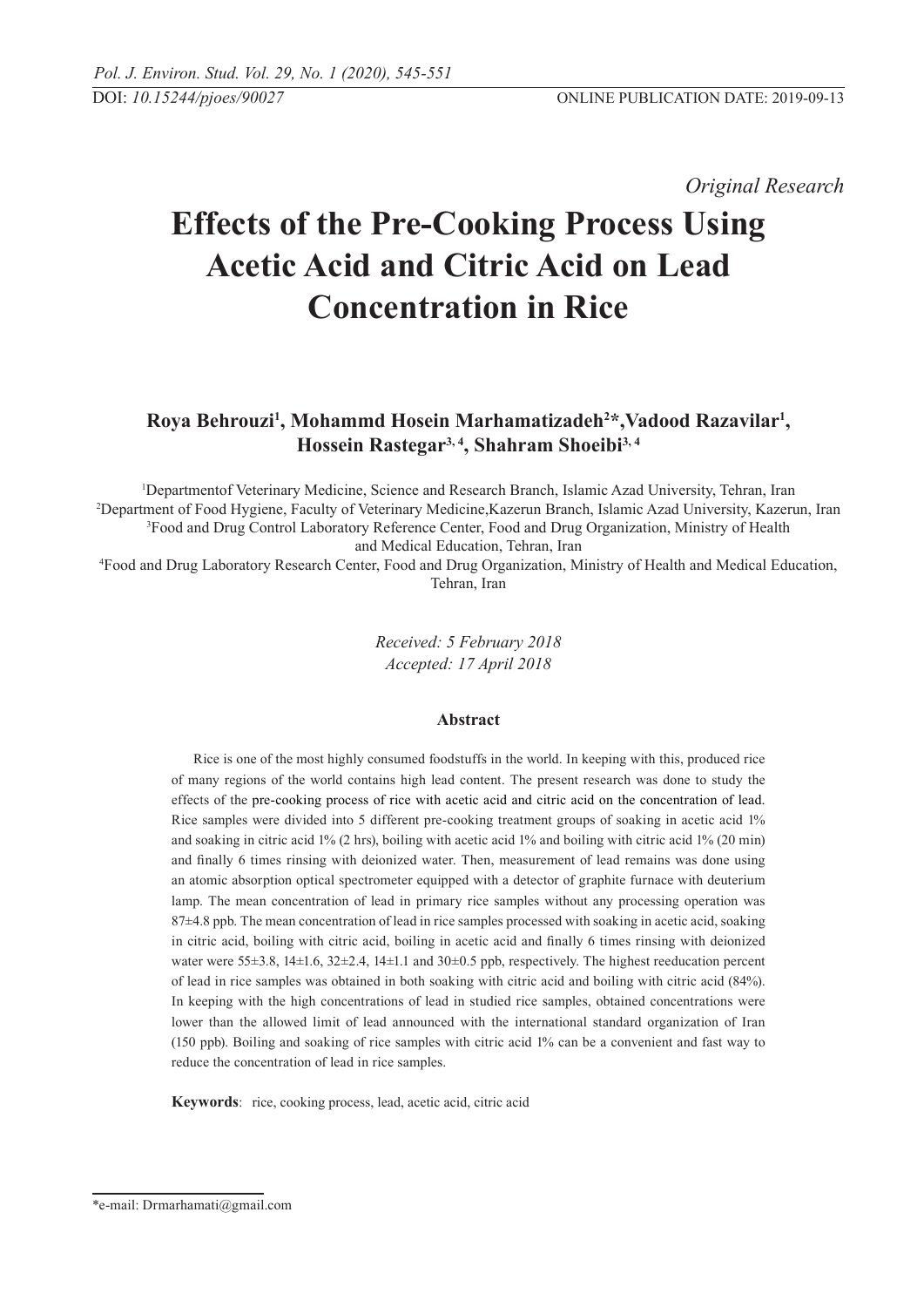#### **Introduction**

Increasing population and, consequently, industrialization and urbanization of human lifewithout environmental carehas caused an increase in the levels of environmental pollution – especially by toxic heavy metals,including lead (Pb) [1-4]. Mining, industrial processes, pesticides, chemical fertilizers, and atmospheric deposition are the main factors responsible for environmental contamination with lead [1-4].

Lead is the second most important toxic element in the world. It is highly hazardous to human health and may cause acute or chronic poisoning. Chronic exposure to lead has been associated with the induction of pathological changes and damage to organs and the central nervous system, leading to lower intelligence quotients in children [5-8]. It is also responsible for severe damage to kidneys, the pulmonary and gastrointestinal system and bones[5-8]. Chronic exposure with lead also causes the occurrence of cancer and dangerous mutation [5-8]. The International Association of Research for Cancer (IARC) has classified the mineral lead in the  $A<sub>2</sub>$ carcinogenic group [9].

Plants are the main way of lead transfer from contaminated soils to humans. In a lead-contaminated soil, plants can uptake more heavy metal and accumulate it in different organs – especially edible parts [4]. This phenomenon is especially important for high consumption crops like rice. Rice is mostly used as a main foodstuff in many sites of the world. Rice is the dominant staple food crop in developing countries (including Iran) so that 96% of the world's rice is produced and consumed in developing countries like Iran [4-7, 10]. According to the FAO, around 30% of energy and 20% of protein sources are provided by consumption of rice [11]. The protein component in rice (7-10% by weight) is quite low, but it forms a major source of protein (50%) in countries like Iran [4-7, 10-12]. Rice is also the second-highest consumption food among Iranian people. It is the most common crop grown in agricultural lands in Iran [4-7, 10-12]. Iranian rice has a very good flavor and taste, which has made it easy to export to different parts of the world. Therefore, it is important for rice to be free from toxic heavy metals like lead [4-7, 10-12].

The allowed limit concentration of lead in rice has been announced from 120 to 150 ngg-1 by the National Standards of Iran (ISIRI) and also the Iranian Food and Drug Organization (FDA) [4, 12, 13]. Therefore, it is important to decrease the content of lead in rice less than the allowed limit concentration announced by different organizations. Several methods have been developed for decreasing or eliminating the content of lead in rice [14, 15]. However, none of them arefunctional and cannot be used easily at home. Therefore, it is important to develop a novel method to easily decrease or eliminate the content of residual lead in rice.

According to the high consumption rate of rice among Iranian people, high content of residual lead

in rice and lack of applied methods for decreasing the content of lead in rice, the present research was done in order to study the effects of acetic acid and citric acid on concentrations of lead in Iranian rice.

#### **Materials and Methods**

#### Ethical Approval

The current research was approved by the Ethical Council of Research of the Faculty of Veterinary Medicine, Islamic Azad University, Science and Research Branch, Tehran, Iran. Verification of this research project and the licenses related to sampling process were approved by Dr. Mohammd Hosein Marhamatizadeh.

#### Chemical Reagents

All chemical reagents were purchased from the Meek Company (Merck, Germany). Deionized water with 18.2 million ohm-cm (18.2 megohm) degreewas prepared using a distilled water dispenser (Elga Labwater, Wycombe, Bucks, UK). Standard lead stock solution with concentration of 1000 µg/ml soluble in the nitric acid 0.1 molar  $(HNO<sub>3</sub>)$  was purchased from the Spanish Panreac Company (Panreac, Spain). Work standards of lead were prepared in  $HNO<sub>3</sub>:H<sub>2</sub>O<sub>2</sub>(5:2)$  on a daily basis. All equipment were washed using nitric acid 5% for 24 hrs and then washed twice by deionized water.

#### Sample Preparation

Rice samples were purchased from rice farms in northern Iran (Sari, Iran). Preparation of rice samples was done according to traditional cooking in a laboratory prior to lead extraction. All rice samples were primary washed six times using deionized water. Then the concentration of Pb was measured in washed rice samples. Rice cooking was done in the two forms of Katehand infusion. Ten grams of each sample were taken and washed in deionized water. Then in a beaker, 70 cc of de-ionized water was added to rice grains (1 mL/s flow rate), brought to a boil and heated for 40 min. For the Kateh method, after 40 min., heat was reduced until all the water evaporated, but for the diffusion method, after 40 min., heat was turned off and rice was separated from water by a drainer. In the Kateh cooking method, the rice samples were soaked separately in citric acid 1% and acetic acid 1% for 2 hrs. After soaking, rice samples were washed three times using the deionized water. In the infusion cooking method, rice samples were boiled separately in citric acid 1% and acetic acid 1% for 20 min. After boiling, rice samples were washed three times using deionized water. Then the preparation method and lead extraction were carried out according to the standard guidelines of the Association of Official Analysis Chemists [16].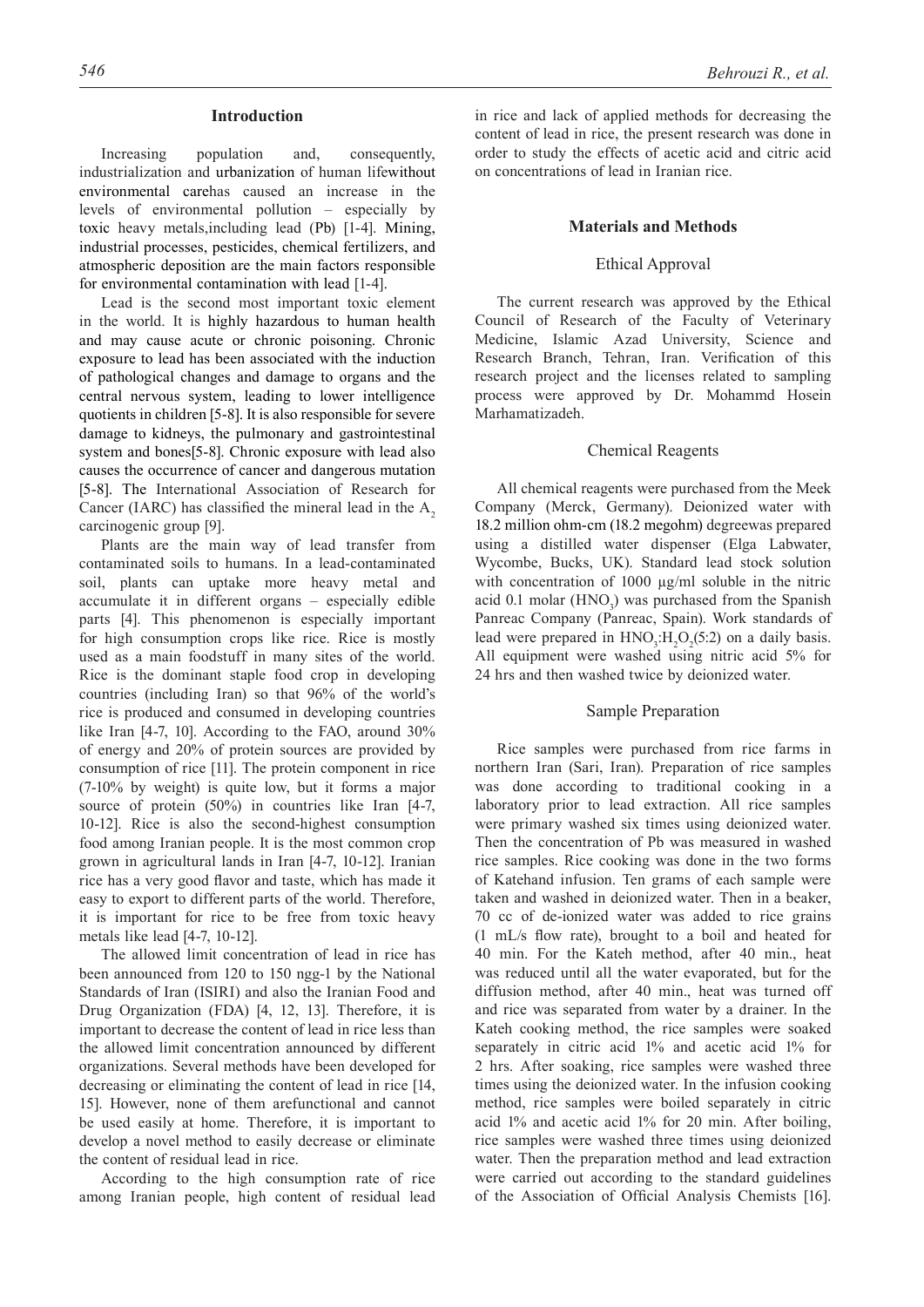Briefly, one gram of rice sample was weighed and 2.5 ml of rinsing solution (MgO  $2\% + MgNO_3$  20%) was added to it. Then the contents were placed inside Kruse on heater and the temperature of the heater was gradually raised until the samples were burned and turned black. Then the burnt samples were transferred into an electric furnace. The temperature of the electric furnace was adjusted to 450ºC for 4 hrs. until white ash was obtained. Fifty milliliters of nitric acid solvent  $1\%$ molar were added to obtained ash. The final solution was completely homogeneous and then the obtained extract was injected into the atomic absorption graphite furnace system at a wavelength of 193/7.

#### Analysis of the Lead Concentration

Atomic absorption light spectrometer system model AA240FS (Varian, Australia) equipped with graphite furnace model GTA-120 with deuterium lamp was used for this purpose. A Varian program for the solution of injective samples alongside ortho-biosphoric acid (1000 ml/l) was used as a modifier in the furnace. All experiments were carried out using pyroliticgraphite tubes. Operational parameters for lead were adjusted according to them a nu facture's instructions(width of 0.5 nm, sample volume of 20  $\mu$ l, modifier volume of 5 µl, lamp flow of 10 mA and wavelength of 283.3 nm) [16].

#### Validation of the Method

Validation of the experiment was done according to the guidelines of the European Union [17]. The spike calibration curve was drawn in order to study the validation of achieved data and overcome the effect of matrice. The stages of sample preparation and system parameters were determined by adding some analites to blank samples of rice in 3 different work days using the mentioned sample preparation method. One gram of powdered rice with different levels of standard lead (0.5, 2.5, 5, 10 and 20) was kept in a dark place for an hour for the purpose of joining more treated toxin to matrice. Then the matrice of samples was analyzed based on the stated analysis method and the results were used to draw the calibration curve. This process was repeated on 3 different days and in the end, the calibration curve was drawn with a mean of 4 points and special software of Espctra.

#### Study of the Accuracy, Correctness and Percentage of Recycling

The blank sample free from lead was selected from a type of rice. The samples of blank from grilled rice at concentrations of 25, 50, 100 and 200 were spiked using the work standards. These samples were analyzed and the percentage of recycling was determined using a calibration curve. This process was done during 3 work days and the mean percentage of recycling and the value of CV% were used for study the accuracy and correctness.

#### **Results**

We found that the correlation coefficient of calibration curve was 0.996. The mean percentage of recycling and standard deviation of the lead were obtained 99.5% and 3.2%, respectively. Detection limit and determination limit for the lowest detectable value by the system were determined by noise signals of 3.1 and 10.1, respectively. Therefore, the LOD and LOQ parameters of applied method for detection of lead were 1 and 3 ppb, respectively.

Table 1 represents the results of analysis of lead in contaminated rice samples with the preparation operations. The mean lead concentration in rice samples of the present study was  $87\pm4.8$  ppb. The mean concentration of lead in rice samples processed with soaking on acetic acid, soaking with citric acid, boiling with acetic acid and finally boiling with citric acid were 30 $\pm$ 0.5, 14 $\pm$ 1.1, 32 $\pm$ 2.4 and 14 $\pm$ 1.1 ppb, respectively. The mean concentration of lead in rice samples washed with 6 times deionized water was 55±3.8 ppb. Reduction percent of the lead in rice samples processed with soaking on acetic acid, soaking with citric acid, boiling with acetic acid and finally boiling with citric acid methods were 67%, 84%, 63% and 84%, respectively. Reduction percentage of the lead in rice samples washed with 6 times deionized water was  $37\%$ . Fig. 1 represents the mean concentration of lead in operational methods used in this study. Fig. 2 represents the reduction percentage of lead in operational methods used in this study. We found that soaking of rice samples in citric acid 1% (2 hrs) and boiling with citric acid 1% (2 hrs) and then their rinsing by deionized water had the highest declining effects on lead concentration. The lowest declining effects was found for 6 times rinsing of rice samples with the deionized water.

#### **Discussion**

Consumption of rice contaminated with heavy metals and especially lead for a long period of time causes severe clinical diseases and syndrome including cancer, chromosomal mutations, and malformation. Therefore, finding a convenient and easy way to reduce the content of residual lead in highly consumed foods and especially rice can prevent the occurrence of such dangerous disorders.

As far as we know, the present study is the first report of the reducing effects of citric acid and acetic acid on the content of residual lead in Iranian rice. We found that using both citric acid and acetic acid caused considerable reducing effects on the content of lead in rice. However, reducing the effect of the citric acid was far more than the acetic acid. We also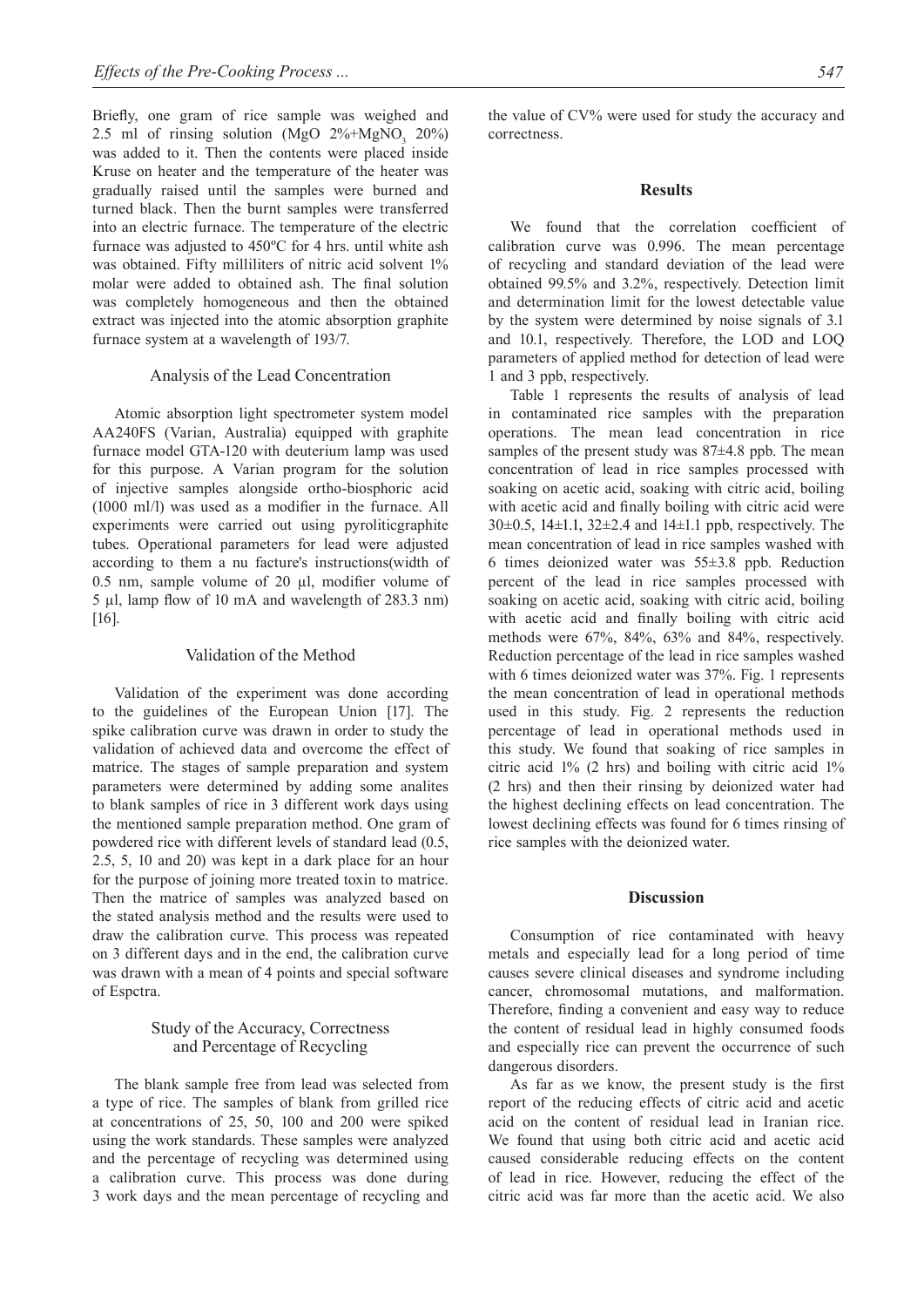| Sample                     | Real<br>sample | Keeping with acetic acid $1\%$ (2 h) |                     |                     |                               | Keeping up with citric acid $1\%$ (2 h) |                     |                |              |
|----------------------------|----------------|--------------------------------------|---------------------|---------------------|-------------------------------|-----------------------------------------|---------------------|----------------|--------------|
|                            |                | Treatment<br>(ppb)                   | Reduction<br>$(\%)$ | Mean<br>$(\%)$      | ${\rm SD}$                    | Treatment<br>(ppb)                      | Reduction<br>$(\%)$ | Mean<br>$(\%)$ | ${\rm SD}$   |
| $\rm S1$                   | 81             | 30.0                                 | 63                  | 62.1                |                               | 13                                      | 84                  | 83.5           | 0.7          |
|                            | 81             | 31.0                                 | 62                  |                     | 0.7                           | 13                                      | 84                  |                |              |
|                            | 81             | 31.0                                 | 62                  |                     |                               | 14                                      | 83                  |                |              |
| $\rm S2$                   | 89             | 31.0                                 | 65                  | 65.5                |                               | 14                                      | 84                  | 83.5           | 1.3          |
|                            | 89             | 31.0                                 | 65                  |                     | 0.6                           | 14                                      | 84                  |                |              |
|                            | 89             | 30.0                                 | 66                  |                     |                               | 16                                      | 82                  |                |              |
| S3                         | 91             | 30.0                                 | 67                  | 67.0                |                               | 16                                      | 82                  | 83.5           | 1.1          |
|                            | 91             | 30.0                                 | 67                  |                     | 0.0                           | 14                                      | 85                  |                |              |
|                            | 91             | 30.0                                 | 67                  |                     |                               | 15                                      | 84                  |                |              |
| Total mean                 | $87 + 4.8$     | $30 \pm 0.5$                         | 65                  | 65                  | 0.5                           | $14 \pm 1.1$                            | 84                  | 84             | $\mathbf{1}$ |
|                            |                | Rinse off with acetic acid 1%        |                     |                     | Rinse off with Citric acid 1% |                                         |                     |                |              |
| Sample                     | Real<br>sample | Treatment<br>(ppb)                   | Reduction<br>$(\%)$ | Mean<br>$(\%)$      | ${\rm SD}$                    | Treatment<br>(ppb)                      | Reduction<br>$(\%)$ | Mean<br>$(\%)$ | ${\rm SD}$   |
| $\rm S1$                   | $81\,$         | 30                                   | 63                  | 62.6                |                               | 12                                      | 85                  | 84.0           | 2.1          |
|                            | $81\,$         | 31                                   | 62                  |                     | 0.7                           | 12                                      | 85                  |                |              |
|                            | $81\,$         | 30                                   | 63                  |                     |                               | 15                                      | $8\sqrt{1}$         |                |              |
| S <sub>2</sub>             | 89             | 35                                   | 61                  | 60.7                |                               | 15                                      | 83                  | 84.3           | 1.9          |
|                            | 89             | 35                                   | 61                  |                     | 0.0                           | 15                                      | 83                  |                |              |
|                            | 89             | 35                                   | 61                  |                     |                               | 12                                      | 87                  |                |              |
| S3                         | 91             | 30                                   | 67                  | 67.0                | $0.0\,$                       | $12\,$                                  | $87\,$              | 84.6           | 1.9          |
|                            | 91             | 30                                   | 67                  |                     |                               | 15                                      | 84                  |                |              |
|                            | 91             | $30\,$                               | 67                  |                     |                               | 15                                      | 84                  |                |              |
| Total mean                 | $87 + 4.8$     | $32 \pm 2.4$                         | 63                  | 63                  | 0.2                           | $14 \pm 1.1$                            | 84                  | 84             | $\sqrt{2}$   |
|                            |                | Wash with deionized water (6 Times)  |                     |                     |                               |                                         |                     |                |              |
| Sample                     | Real<br>sample | Treatment<br>(ppb)                   |                     | Reduction<br>$(\%)$ |                               | Mean (%)                                |                     | ${\rm SD}$     |              |
| $\rm S1$                   | $81\,$         | 50                                   |                     | 38.3                |                               | 37.9                                    |                     | 0.7            |              |
|                            | 81             |                                      | 51                  |                     | 37.0                          |                                         |                     |                |              |
|                            | 81             | 50                                   |                     | 38.3                |                               |                                         |                     |                |              |
| $\ensuremath{\mathrm{S2}}$ | 89             | 60                                   |                     | 32.6                |                               | 34.5                                    |                     | $3.2\,$        |              |
|                            | 89             | 60                                   |                     | 32.6                |                               |                                         |                     |                |              |
|                            | 89             | 55                                   |                     | 38.2                |                               |                                         |                     |                |              |
| S3                         | 91             | 55                                   |                     | 39.6                |                               | 39.6                                    |                     | $0.0\,$        |              |
|                            | 91             | 55                                   |                     | 39.6                |                               |                                         |                     |                |              |
|                            | 91             |                                      | 55                  |                     | 39.6                          |                                         |                     |                |              |
| Total mean                 | $87 + 4.8$     | $55 \pm 3.8$                         |                     | 37                  |                               | 37                                      |                     | $1.3\,$        |              |

Table 1. Results of analysis of lead in contaminated rice samples with preparation operations ( $n = 45$ ).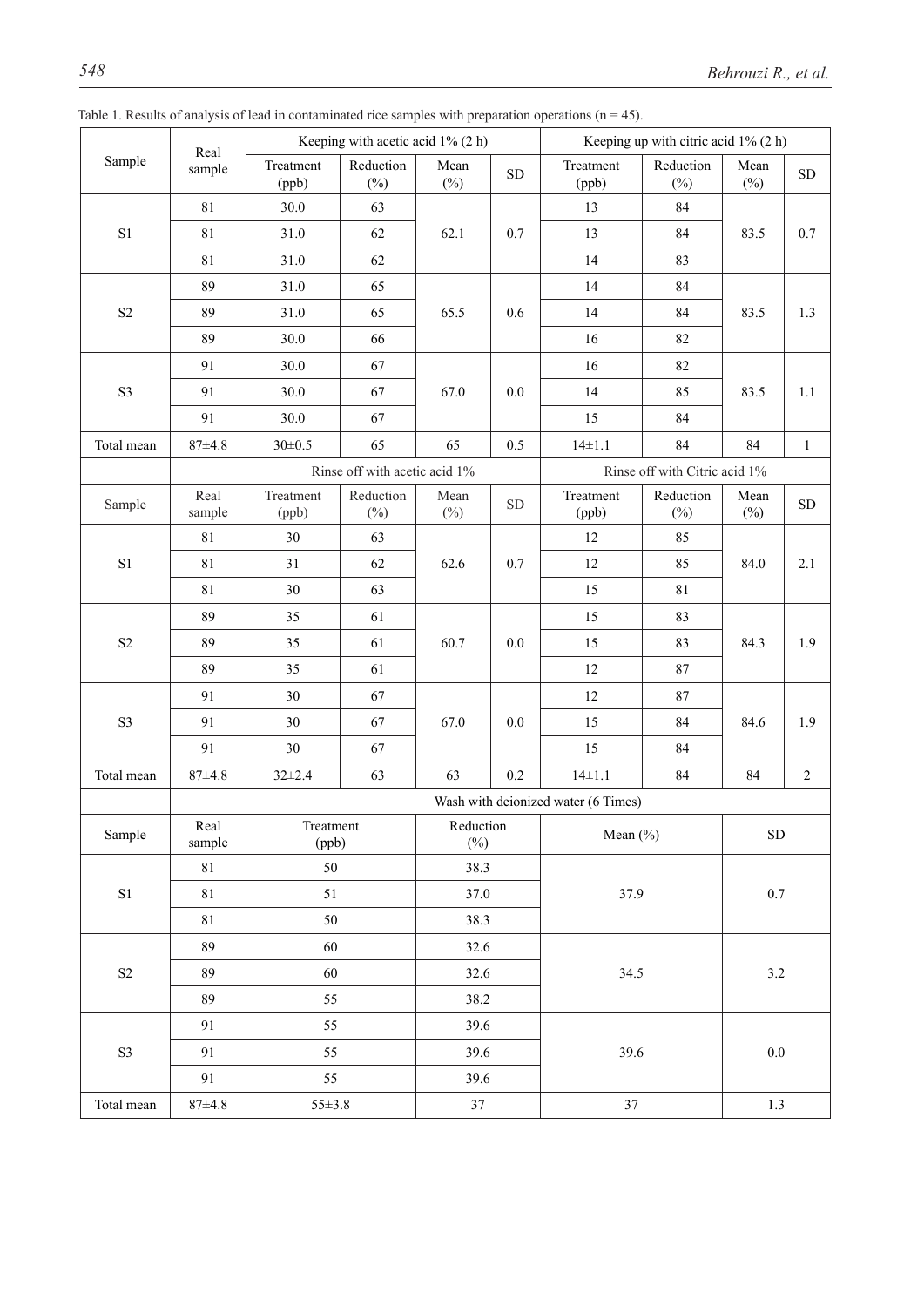

Fig. 1. Comparison of the amount of lead in rice samples processed with different pre-cooking methods.



Fig. 2. Comparison of the reduction percentages of lead in rice samples processed with different pre-cooking methods.

found that soaking rice samples with citric acid and also boiling of rice samples with citric acid had the highest reducing effects on the content of lead in rice samples. As it showed, the concentration of residual lead in studied rice samples (87±4.8 ppb) was lower than the allowed limit concentration as determined by the National Standard Organization of Iran (150 ppb) [18]. Detected concentrations were also lower than the allowed limit concentration announced by the Codex (200 ppb) [19]. It was also lower than the allowed limit concentration determined by the WHO/FAO (0.3 mg/kg) [20]. However, using the rice samples for a long period of time is a serious risk factor for the occurrence of the mentioned diseases and disorders.

Several studies have been conducted in this field. Naito et al. (2015) [20] reported that rinsing rice three times was sufficient to decrease the content of heavy metals. Researchers showed that the inefficiency of soaking and rinsing methods for decreasing the content of lead in rice samples is perhaps due to different factors affecting the release of lead from the rice, such as pH, solubility, adsorption characteristics and the formation of complexes [14, 21]. The results of our study showed that using citric and acetic acids decreases the content of lead in rice. This is maybe due to the fact that these acids decrease the pH of rice samples, which leads to the release of lead element. Low pH may also prevent the formation of complexes [14, 20, 21]. Other studies have reported that temperature degree and time of cooking of foodstuffs and especially rice caused a decrease in the content of chemical contaminants [22-27]. Naseri et al. (2014) [25] reported the considerable effects of Kateh and infusion rice cooking methods on the concentration of lead in rice.

The current study focused on using the popular infusion and Katehrice cooking methods. These methods are affiliated with using boiled water for a considerable period of time. The highest reduction percentage of lead was shown in rinsing preparation method with citric acid 1% (84%) and rice soaking in 1%citric acid for 2 hours (84%). However, the lowest decrease in the content of lead was reported forrice rinsed with deionized water (37%). Therefore, rinsing with citric acid in both modes of infusion and Kateh leads to an 84% reduction in the content of lead in rice. Signes-Pastor et al. (2017) [28] reported the considerable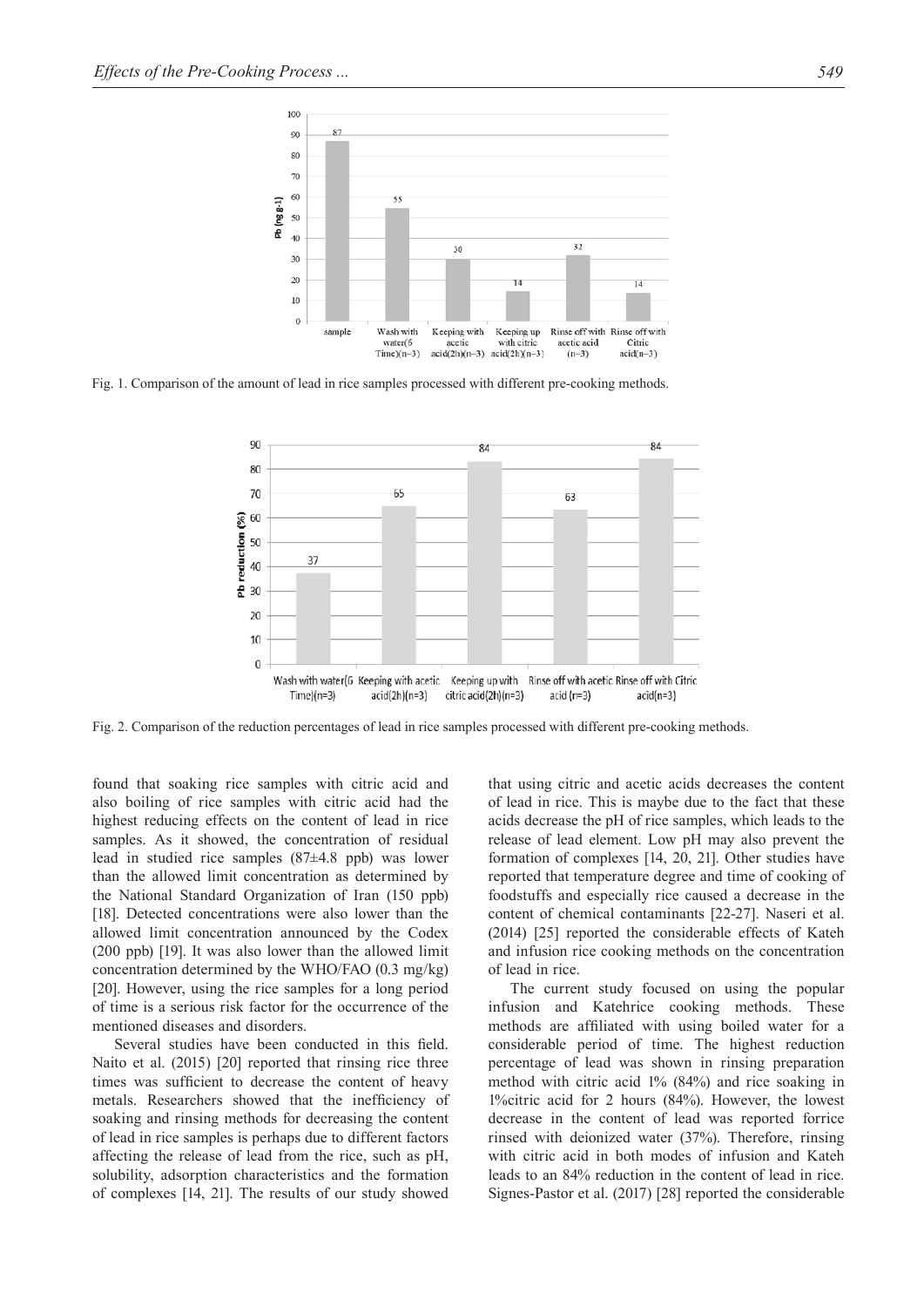effects of pre-cooking procedures, including rinsing and peeling, on the reduction of heavy metals in foodstuffs. Al-Saleh and Abduljabbar (2017) [29] reported that the mean level of lead in soaked (rinsed) rice gains growth in Saudi-Arabia was 0.034 (0.057) μg/g dry weight. They showed that soaking or rinsing rice grains with water decreased lead levels in all brands to safe levels, which supported our findings. Documented data revealed that using the most suitable method to reduce the content of residual lead is dependent on the type of foodstuff, chemical contaminants and time of processing stage [30]. Naseri et al. (2014) [25] reported that the mean concentration of residual lead in rice processed with Kateh and the vapor cooking method and also raw rice samples were 1, 0.98 and 1  $\mu$ g/g, respectively. Similar findings were also reported by Zazouli et al. (2010) [26] and Alberti-Fidanza et al. (2002) [24]. Razafsha and Ziarati (2016) [31] reported that rising and soaking of rice samples in water and then their treatments with sour lemon peel (Biosorbent) and NaCl 2% modified by phosphoric acid 1% for an hour decreases the content of lead as 90.11% of its initial. However, the reported method by Razafsha and Ziarati (2016) [31] was practical but it is not applied in homes. Temperature, time and method of cooking were introduced as gold factors for reducing the content of lead in rice [32]. Xu et al. (2014) [33] reported that the content of residual heavy metals in rice in the deep solutions were safe according to the environmental quality standard for groundwater. They showed that irrigation management has a significant effect on the content of residual toxic heavy metals in rice. Tahir Amin et al. (2017) [34] reported that using date palm fibers and orange peel in agricultural lands caused a significant decrease in the content of toxic heavy metals, which showed the effect of management in the content of heavy metals in plans. Razafsha et al. (2016) [35] reported that using sour lemon peel caused a significant decrease in the content of heavy metal in rice. They showed that cooking rice by soaking rinsed rice samples by NaCl 2% and sour lemon peel modified by phosphoric acid 1% at least for 1 hours had the greatest effect (*P*<0.001) with regards to lowering lead and cadmium levels in cooked rice. Specifically, it preferentially reduced the cadmium content by 96.40%, nickel content by 67.90% and Lead content by 90.11% from the raw rice, when combined with rinse washing and being soaked in salt for one-hour contact time. Similar findings have been reported by the Naseri et al. (2014) [36].

#### **Conclusions**

In conclusion, we identified an easy and safe method based on the soaking and boiling of rice samples in citric acid and acetic acid in order to remove or reduce the content of residual lead in rice samples. We found that the mean concentration of lead in Iranian rice samples was 87±4.8 ppb. We found an 84% decrease in

the content of lead prior to treatment with citric acid. In addition, reducing the effects of acetic acid were also considerable. Citric acid is the main organic acid in lemon juice and acetic acid is the main one in vinegar. Therefore, household soaking and boiling of rice using vinegar and especially lemon juice are efficient, safe, simple and rapid methods for decreasing the content of residual lead in rice.

#### **Acknowledgements**

The authors would like to thank Mr. Hamid Karimaneh for his important support of this research project. We also thank the staff of the Food and Drug Administration of Iran for their laboratory supports. The current research was financially supported by Islamic Azad University, Science and Research Branch, Iran.

#### **Conflict of Interest**

The authors declare no conflict of interest.

## **References**

- 1. DARGAHI A., GOLESTANIFAR H., DARVISHI P., KARAMI A., HASAN SH., POORMOHAMMADI A., BEHZADNIA A. An investigation and comparison of removing heavy metals (lead and chromium) from aqueous solutions using magnesium oxide nanoparticles. Pol. J. Environ. Stud. **25** (2), 557, **2016**.
- 2. FARROKHI M., NAIMI-JOUBANI M., DARGAHI A., POURSADEGHIAN M., JAMALI HA. Investigating activated sludge microbial population efficiency in heavy metals removal from compost leachate. Pol. J. Environ. Stud, **27** (2), 623, **2018**.
- 3. ALMASI A., DARGAHI A., AHAGH M., JANJANI H., MOHAMMADI M., TABANDEH L. Efficiency of a constructed wetland in controlling organic pollutants, nitrogen, and heavy metals from sewage. JCHPS, **9** (4), 2924, **2016**.
- 4. CHAMANNEJADIAN A., SAYYAD G., MOEZZI A., JAHANGIRI A. Evaluation of estimated daily intake (EDI) of cadmium and lead for rice (*Oryza sativa* L.) in calcareous soils.Iran. J. Environ. Healt.h Sci. Engin. **10** (1), 28, **2013**.
- 5. LIN H-T, WONG S-S, LI G-C. Heavy metal content of rice and shellfish in Taiwan. J. Food. Drug. Analysis. **12** (2), 167, **2004**.
- 6. CHAMANNEJADIAN A., MOEZZI A., SAYYAD G., JAHANGIRI A., JAFARNEJADI A. Spatial distribution of lead in calcareous soils and rice seeds of Khuzestan, Iran. Malaysian. J. Soil. Sci. **15**, 115, **2011**.
- 7. ALAVI S., SHAMSHIRI S., PARIZ Z., DARGAHI A., MOHAMMADI M., FATHI S., AMIRIAN T. Evaluating the palm leaves efficiency as a natural adsorbent for removing cadmium from aqueous solutions: Isotherm adsorption study. IJPT, **8** (2), 13919, **2016**.
- 8. JAISHANKAR M., TSETEN T., ANBALAGAN N., MATHEW B.B., BEEREGOWDA K.N. Toxicity,